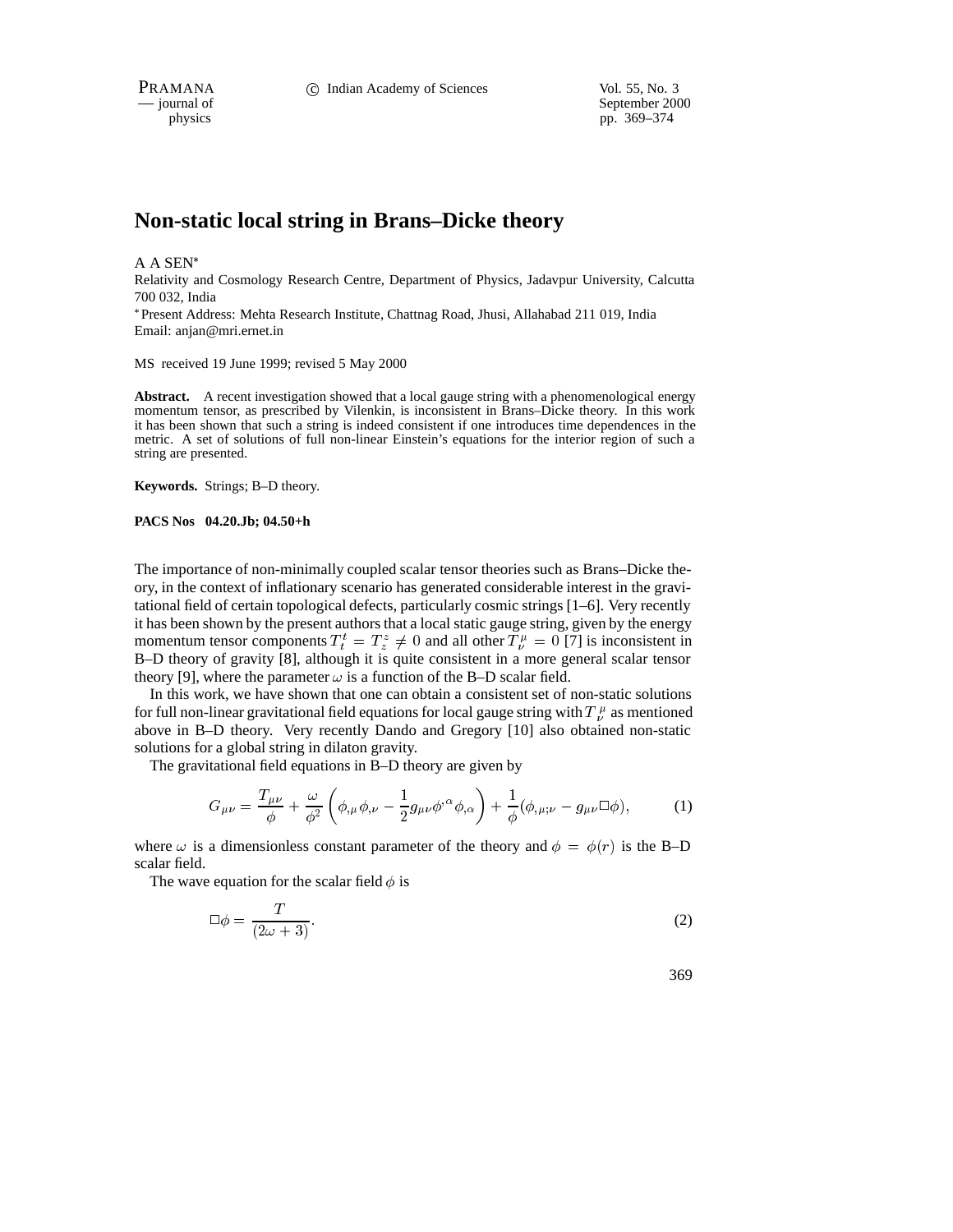*A A Sen*

In these equations,  $T_{\mu\nu}$  represents the energy momentum tensor components for all the fields except the scalar field  $\phi$  and T is the trace of  $T_{\mu\nu}$ .

We take the line element describing a cylindrically symmetric spacetime, with two killing vectors  $\partial_z$  and  $\partial_{\phi}$  as in [11],

$$
ds^{2} = e^{2A(r)}[dt^{2} - e^{2B(t)}dz^{2}] - D^{2}(t)[dr^{2} + C^{2}(r)d\theta^{2}],
$$
\n(3)

where  $r, \theta, z$  are cylindrical coordinates defined in the range  $0 \le r \le \infty$ ;  $0 \le \theta \le$  $2\pi - \infty \leq z \leq \infty$ .

The local gauge string is characterized by an energy density and a stress along the symmetry axis, given by [7]

$$
T_t^t = T_z^z = \sigma(r),\tag{4a}
$$

$$
T_r^r = T_\theta^\theta = 0. \tag{4b}
$$

Similar kind of energy momentum tensor has been considered by Barros and Romero [2] in their investigation of local gauge string in B–D theory in a linearized approximation of the field equations.

The conservation of matter is represented by the equation

$$
T^{\mu\nu}_{:\nu} = 0. \tag{5}
$$

It should be noted that  $(5)$  and  $(2)$  are not independent equations, as in view of  $(1)$  and the Bianchi identity, one yields the other.

Equation (5) together with (4a), (4b) and (3) yields

$$
D = 0,\t\t(6a)
$$

$$
A' = 0 \tag{6b}
$$

for  $\sigma \neq 0$ . Here an overhead dot and prime represent differentiations with respect to t and r respectively.

So D and A are constants and in what follows we shall take  $D = 1$  and  $e^{2A} = 1$  which leads only to a rescaling of coordinates and no loss of generality.

In view of (6a) and (6b), the field equations (1) can be written as

$$
\frac{C''}{C} = -\frac{\sigma}{\phi} - \frac{\omega}{2} \frac{\phi'^2}{\phi^2} - \frac{\phi''}{\phi} - \frac{\phi'}{\phi} \frac{C'}{C},\tag{7a}
$$

$$
\ddot{B} + \dot{B}^2 = -\frac{\omega}{2} \frac{\phi'^2}{\phi^2} + \frac{\phi'}{\phi} \frac{C'}{C},\tag{7b}
$$

$$
\ddot{B} + \dot{B}^2 = \frac{\omega}{2} \frac{\phi'^2}{\phi^2} + \frac{\phi''}{\phi}.
$$
\n(7c)

#### 370 *Pramana – J. Phys.,* **Vol. 55, No. 3, September 2000**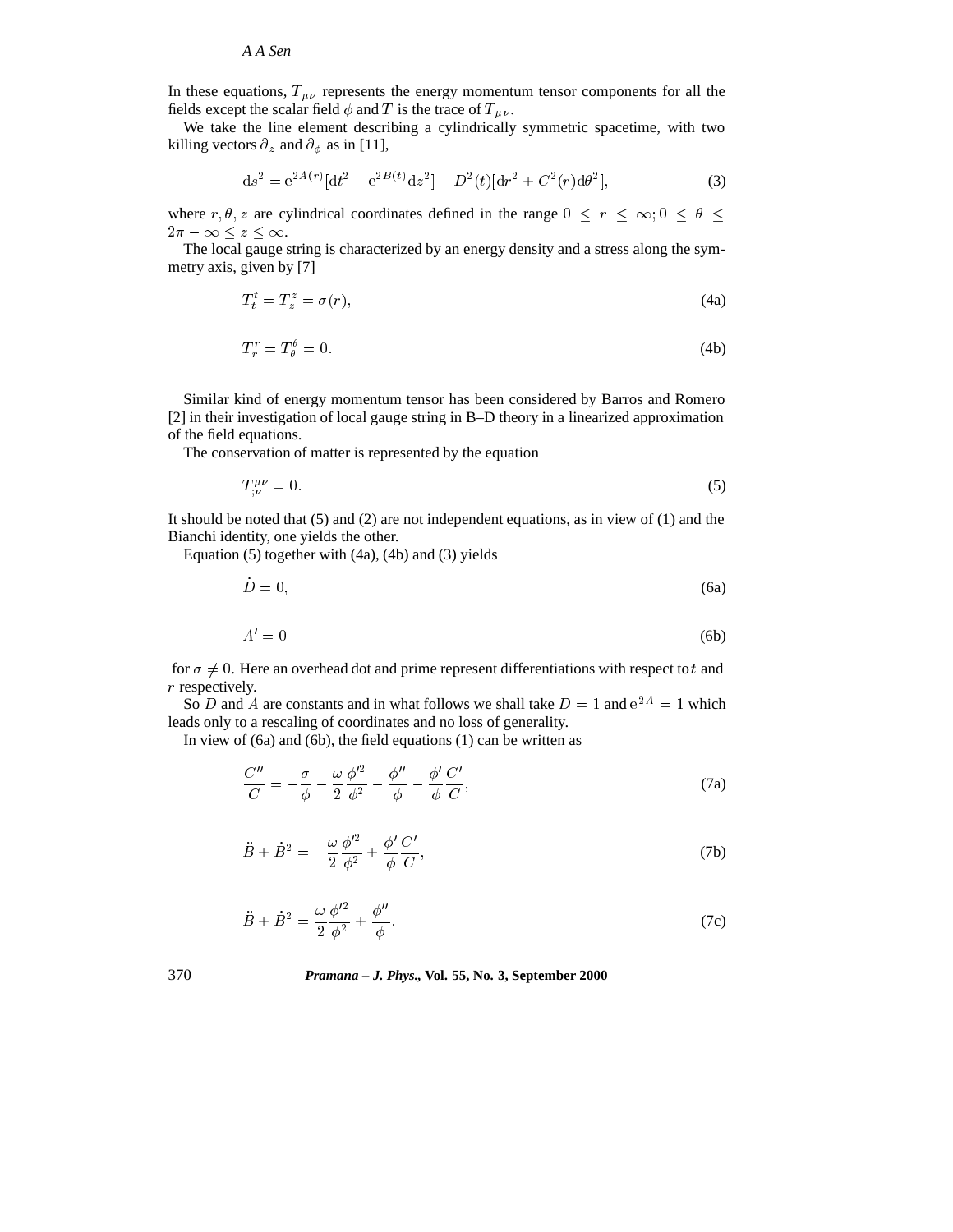The wave equation (2) can be written as

$$
\frac{\phi''}{\phi} + \frac{\phi'}{\phi} \frac{C'}{C} = -\frac{2\sigma}{(2\omega + 3)\phi}.
$$
\n(7d)

From (7b) and (7c) one can write

$$
\ddot{B} + \dot{B}^2 = -\frac{\omega}{2} \frac{\phi'^2}{\phi^2} + \frac{\phi'}{\phi} \frac{C'}{C} = \frac{\omega}{2} \frac{\phi'^2}{\phi^2} + \frac{\phi''}{\phi} = b_0,
$$
\n(8)

where  $b_0$  is a separation constant.

From (8) one gets

$$
\frac{\phi''}{\phi} + \frac{\phi'}{\phi} \frac{C'}{C} = 2b_0.
$$
\n(9)

Hence the equation to be solved are

$$
\frac{C''}{C} = -\frac{\sigma}{\phi} - \frac{\omega}{2} \frac{\phi'^2}{\phi^2} - 2b_0,
$$
\n(10a)

$$
\frac{\phi'}{\phi}\frac{C'}{C} - \frac{\omega}{2}\frac{\phi'^2}{\phi^2} = b_0,\tag{10b}
$$

$$
\frac{\phi''}{\phi} + \frac{\phi'}{\phi} \frac{C'}{C} = 2b_0,\tag{10c}
$$

$$
\frac{\sigma}{(2\omega+3)\phi} = -b_0,\tag{10d}
$$

$$
\ddot{B} + \dot{B}^2 = b_0. \tag{10e}
$$

Here we have four unknowns  $C, \phi, \sigma, B$  and we have five equations. However one can show that (10a) is not an independent equation but can be obtained from the rest of the equations.

In what follows we shall try to solve the system of equations for  $b_0 = 0$  and  $b_0 \neq 0$ .

# *Case I*:  $b_0 = 0$

In this case, from  $(10e)$ , one can solve B which becomes

$$
e^B = t,\tag{11}
$$

where the constants of integration have been absorbed by rescaling the time coordinate without any loss of generality.

A coordinate transformation of the form [12]  $\xi = t \sinh z$  and  $\tau = t \cosh z$  reduces this solution to the static form. That is the case  $b_0 = 0$  essentially represents a static case.

*Pramana – J. Phys.,* **Vol. 55, No. 3, September 2000** 371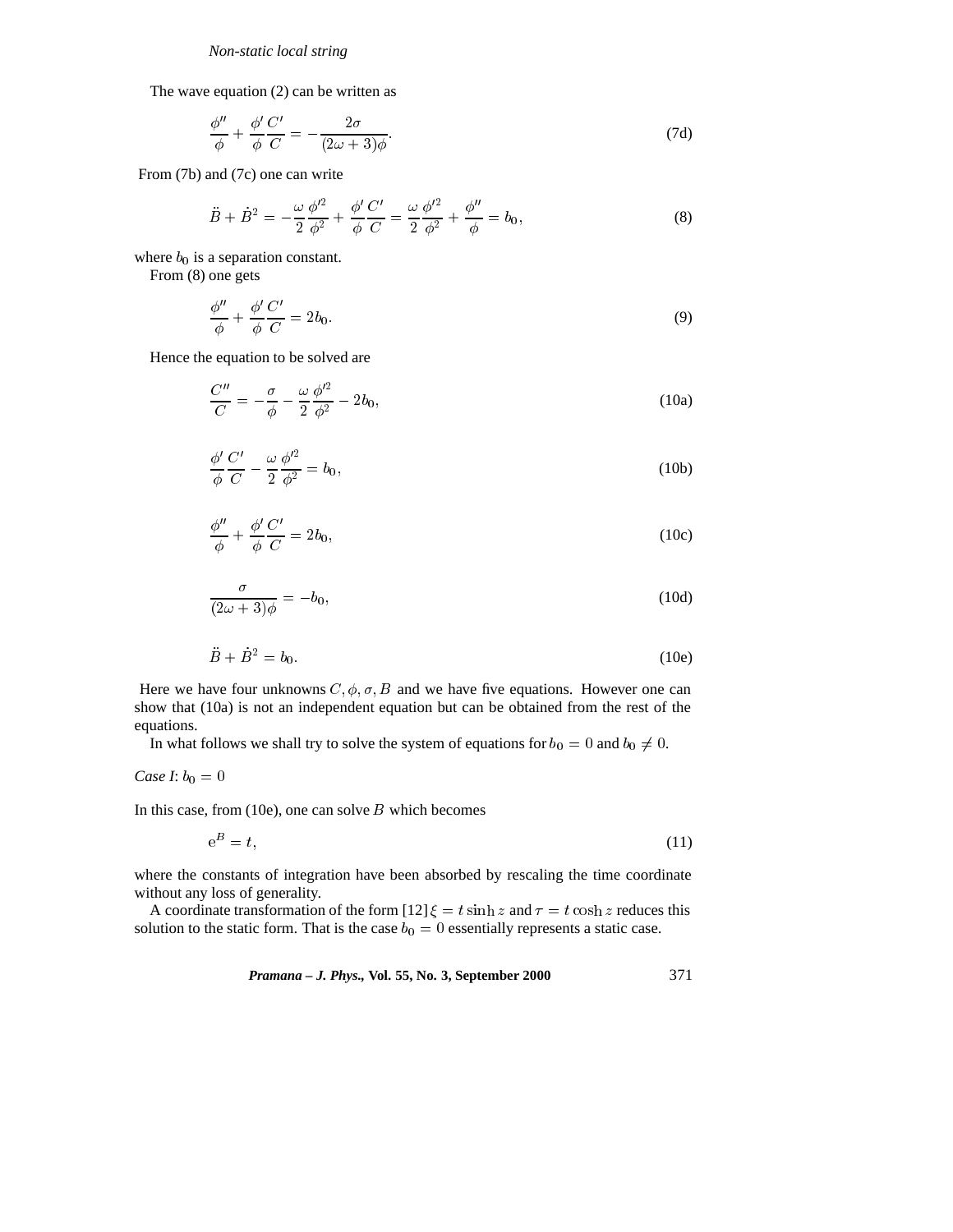## *A A Sen*

From (10d), however, one can see that either  $\sigma = 0$  for finite value of  $\omega$ , or  $\omega \to \infty$  for finite value of  $\sigma$ . But we know that for large value of  $\omega$ , the B–D theory is indistinguishable from GR when  $T = T^{\mu}_{\mu} \neq 0$  although for  $T = T^{\mu}_{\mu} = 0$  it is not so [13]. Hence we cannot have a cosmic string with  $T^{\mu}_{\nu}$  given by (4a) and (4b) in B–D theory for  $b_0 = 0$  which is a static case. This result is completely in agreement with the previous work [8] that a static local gauge string of Vilenkin type does not exist in B–D theory of gravity.

#### *Case II*:  $b_0 \neq 0$

In this case, one should note from eq. (10d) that if  $\phi > 0$ , which ensures the positivity of G, the gravitational constant, and  $(2\omega + 3)$  is also positive, then to have positive energy density  $\sigma$ ,  $b_0$  should be negative and hence we take

$$
b_0 = -b_1^2,\tag{12}
$$

where  $b_1$  is a real constant.

It deserves mention at this point that Gregory [14] found a non-singular solution for a global string in GR for non-static case. For that, one has to take a positive value of the constant  $b_0$ , and even for the global string, the energy density corresponding to the string  $(T_0^0)$ , to be precise) takes a negative value for a certain value of the radial distance from the axis of the string.

Now from (10e), we have

$$
\frac{(\mathrm{e}^{\ddot{B}})}{\mathrm{e}^B} = -b_1^2
$$

which on integration yields

$$
e^B = M\sin(b_1t) + N\cos(b_1t),\tag{13}
$$

where M and N are constants of integration.

From (10b) and (10c) one gets,

$$
\frac{\phi''}{\phi} + \frac{\omega}{2} \frac{\phi'^2}{\phi^2} = -b_1^2. \tag{14}
$$

Solving eq. (14), one gets

$$
\phi = \phi_0 [\cos(b_1 a r)]^{1/a^2},\tag{15}
$$

where  $a^2 = (\omega + 2)/2$  and  $\phi_0$  is a constant of integration.

Again from (10b) and (10c) one gets

$$
\frac{\phi''}{\phi} + \omega \frac{\phi'^2}{\phi^2} = \frac{\phi'}{\phi} \frac{C'}{C}.\tag{16}
$$

Now if one assumes  $(\phi'/\phi) \neq 0$ , then one can integrate the above equation to yield

$$
C = K\phi'\phi^{\omega},\tag{17}
$$

where  $K$  is a constant of integration.

# 372 *Pramana – J. Phys.,* **Vol. 55, No. 3, September 2000**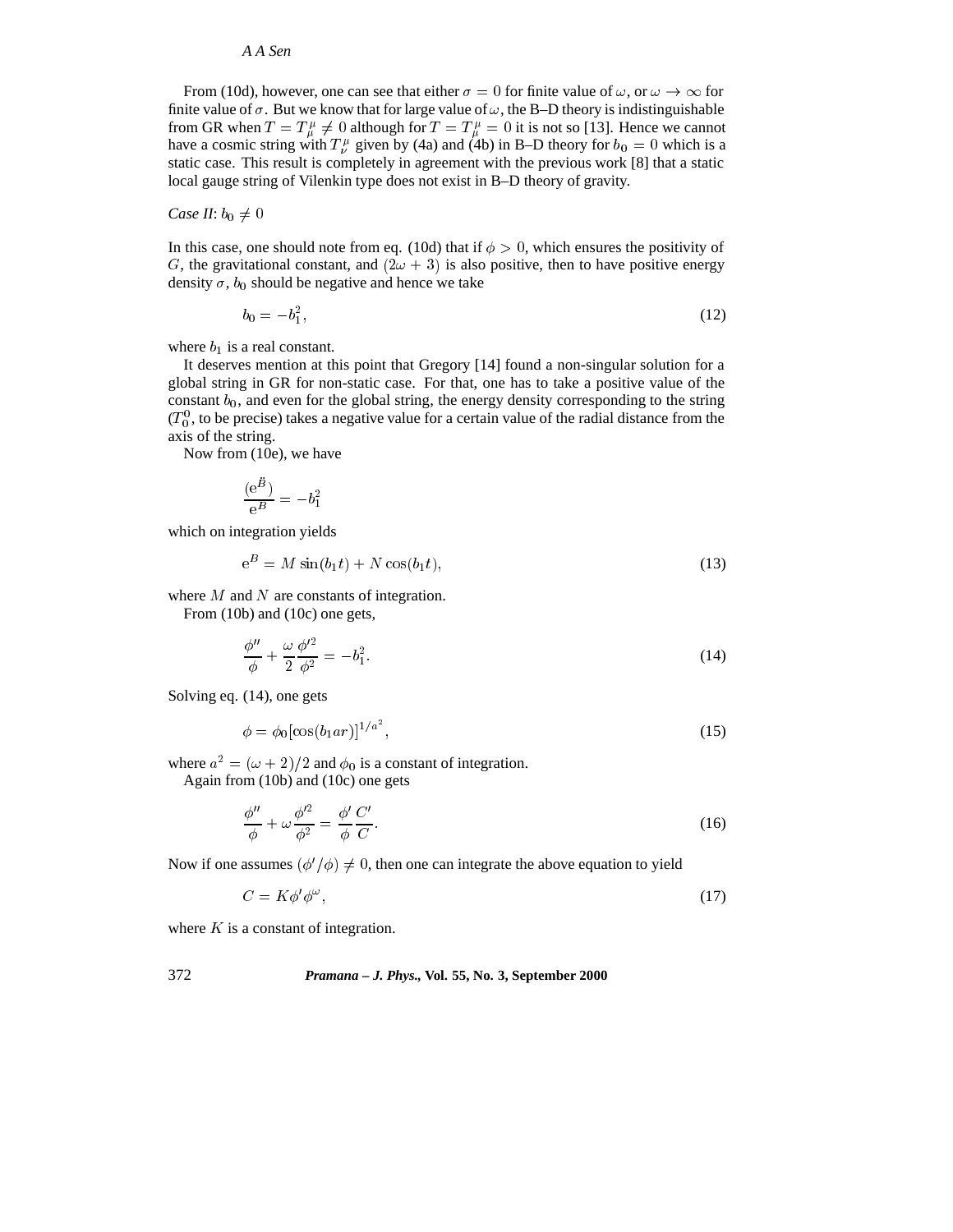Using (15) and (16) one gets,

$$
C^2 = C_0^2 \sin^2(b_1 ar) [\cos(b_1 ar)]^{2\omega/(\omega+2)}, \qquad (18)
$$

where  $C_0^2 = \frac{2b_1^2 K^2 \phi_0^{2(\omega+1)}}{\omega+2}.$ 

The string energy density  $\sigma$  can be found from (10d) which becomes

$$
\sigma = \phi_0 b_1^2 (2\omega + 3) [\cos(b_1 a r)]^{2/(\omega + 2)}.
$$
\n(19)

Finally the line element becomes

$$
ds^{2} = dt^{2} - dr^{2} - [M \sin(b_{1}t) + N \cos(b_{1}t)]^{2} dz^{2} - C_{0}^{2} \sin^{2}(b_{1}ar)
$$
  
×[cos(b<sub>1</sub>ar)]<sup>2</sup> $\omega/(\omega+2)$ d $\theta^{2}$ . (20)

One should note that for  $r \to 0$  i.e. near the axis of the string, the line element becomes

$$
ds^{2} = dt^{2} - dr^{2} - [M \sin(b_{1}t) + N \cos(b_{1}t)]^{2} dz^{2} - C_{0}^{2} b_{1}^{2} a^{2} r^{2} d\theta^{2}.
$$
 (21)

The non-static metric (20) shows that the time dependence is only along the symmetry axis where the constant  $b_0 = -b_1^2$  acts like an effective cosmological constant along the symmetry axis. The case is similar to that obtained earlier by Gregory [14] for the case of a non-static global string in GR and also by Dando and Gregory [10] for dilatonic global string.

One can calculate the scalar curvature for the spacetime

$$
R = 2\omega b_1^2 \left[ \frac{\tan^2(b_1 a r)}{(\omega + 2)} - \frac{2}{(2\omega + 3)} \right]
$$
 (22)

which is evidently time independent. But one can check that the spacetime becomes singular periodically with  $r$  which is due to the form of the temporal behaviour along the symmetry axis. Because the periodic time dependence along z-axis is due to  $b<sub>0</sub> < 0$  and because of this negative  $b_0$ , the solution of the radial part is such that one gets a tan<sup>2</sup> $(b_1ar)$ function in the expression for the scalar curvature. But for positive  $b_0$  this function would be replaced by  $\tanh^2(b_1ar)$  and there would be no singularity in the spacetime. Hence although there is no explicit time dependence in the expression for the scalar curvature but it is the temporal behaviour of the spacetime that determines the singularity nature for the spacetime. It is similar to that obtained by Gregory for the non-static global string [14]. There also for periodic time dependence along the symmetry axis, spacetime has physical singularity but for exponential time dependence the spacetime is non-singular. In our case we have to choose negative  $b_0$  to ensure the positivity of the energy density and that is why the spacetime is necessarily singular.

To conclude, we have shown that although static local string prescribed by Vilenkin is incompatible with the Brans–Dicke theory of gravity one can have exact solution for the gravitational field equations for such a non-static string in Brans–Dicke theory. The spacetime has an oscillatory time dependence along the symmetry axis which in turn causes the occurrence of a periodic physical singularity at different finite distances from the symmetry axis. This periodic time dependence is due to ensure the positivity of the energy density of the string.

*Pramana – J. Phys.,* **Vol. 55, No. 3, September 2000** 373